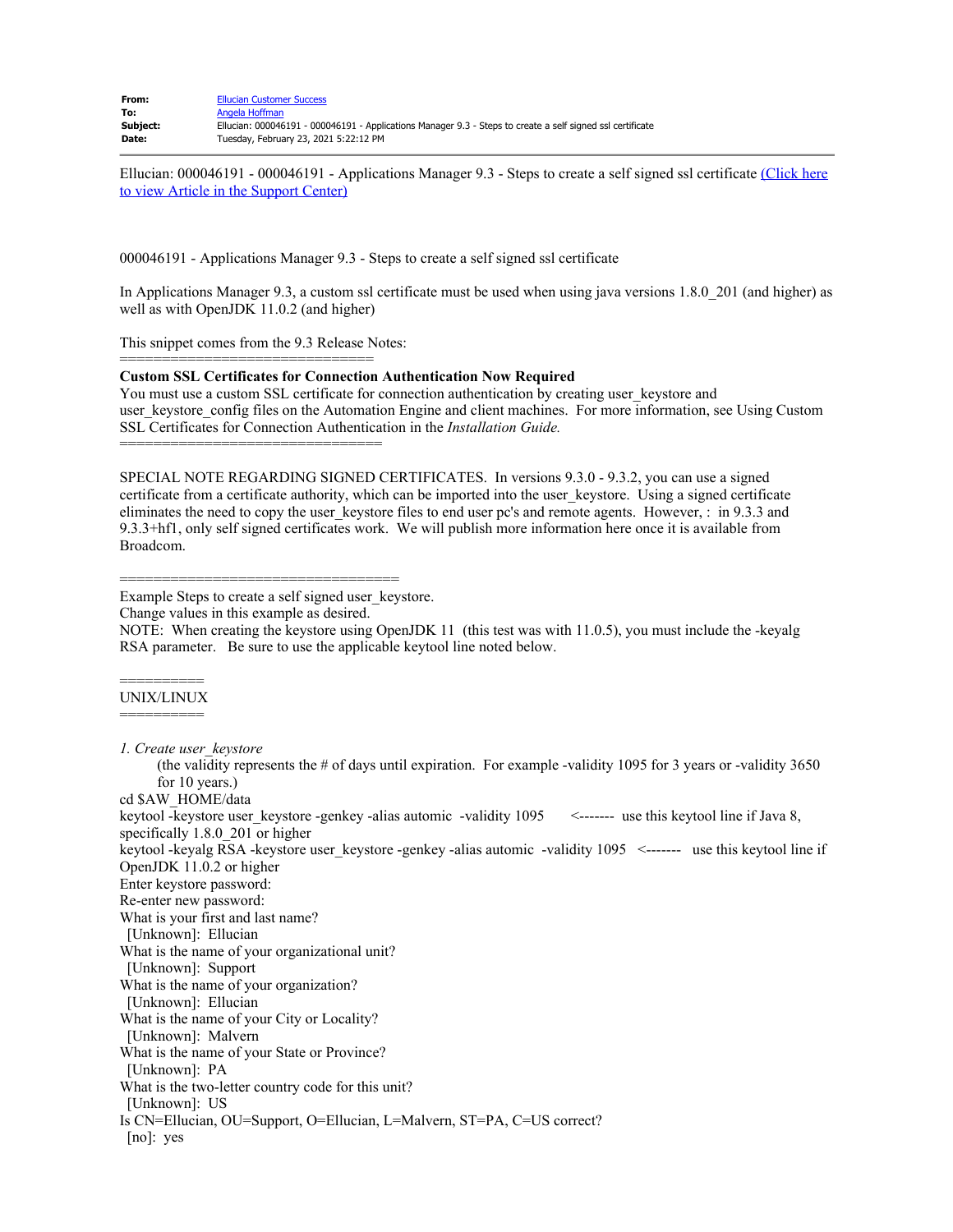Enter key password for <automic> (RETURN if same as keystore password):

*2. confirm that file is created* ls -l user\_keystore

-rw-r--r-- 1 appmgr dba 2577 Nov 4 16:13 user\_keystore

*3. Create the file user\_keystore\_config and add the password in plain text* echo 'u\_pick\_it' >user\_keystore\_config

*4. Confirm that the password is correct* cat user\_keystore\_config u\_pick\_it

*5. Encrypt the user\_keystore\_config file:* cd \$AW\_HOME/web/classes java -DAW\_HOME=\${AW\_HOME} -cp AppWorx.jar:uc4-ra.jar com.appworx.util.EncryptKeystoreFile u\_pick\_it

*6. You should see a new timestamp on the file:* ls -l user\_keystore\_config -rw-r--r-- 1 ban9js dba 28 Nov 4 16:33 user\_keystore\_config

*7. Confirm that the password is encrypted* more user\_keystore\_config ENC:TzgHOCKB6SmISxPahgkJpQ==

8. *Stop and restart the Applications Manager processes* (stopso awcomm, followed by startso) and confirm the processes are running with this command: awexe node

9. *If you have remote agents,* the user\_keystore and user\_keystore\_config files must also be copied to the remote agent(s) data directory (\$AW\_HOME/data or %AW\_HOME%\data)

10. *The self signed user\_keystore and user\_keystore\_config files must be copied to all end user pc's* Version 9.3 did not allow for multiple keystore files. One keystore had to be used for all masters. Starting with version 9.3.1, you can have multiple keystore files.

If you have one set of user\_keystore and user\_keystore\_config files, copy them to C:\users\<username>\.Appworx directory

If you have multiple sets of keystore files (and are on minimum version 9.3.1)

- create a C:\Users\<user name>\AppWorx\<master name> folder for each master, like this example for AMTEST and AMPROD masters:

C:\Users\<user name>\AppWorx\AMTEST

- C:\Users\<user name>\AppWorx\AMPROD
- (\*\* This is NOT under the .AppWorx directory )

- Copy the respective user keystore and user keystore config files to the sub-directory for each master.

NOTE: If you make a mistake and need to start over, delete the \$AW\_HOME/data/user\_keystore\* files and re-do the steps.

## ========= WINDOWS  $-$

*1. Create user\_keystore*

cd %AW\_HOME%\data

keytool -keystore user\_keystore -genkey -alias automic <------- use this keytool line if Java 8, specifically 1.8.0\_201 or higher

keytool -keyalg RSA -keystore user keystore -genkey -alias automic <------- use this keytool line if OpenJDK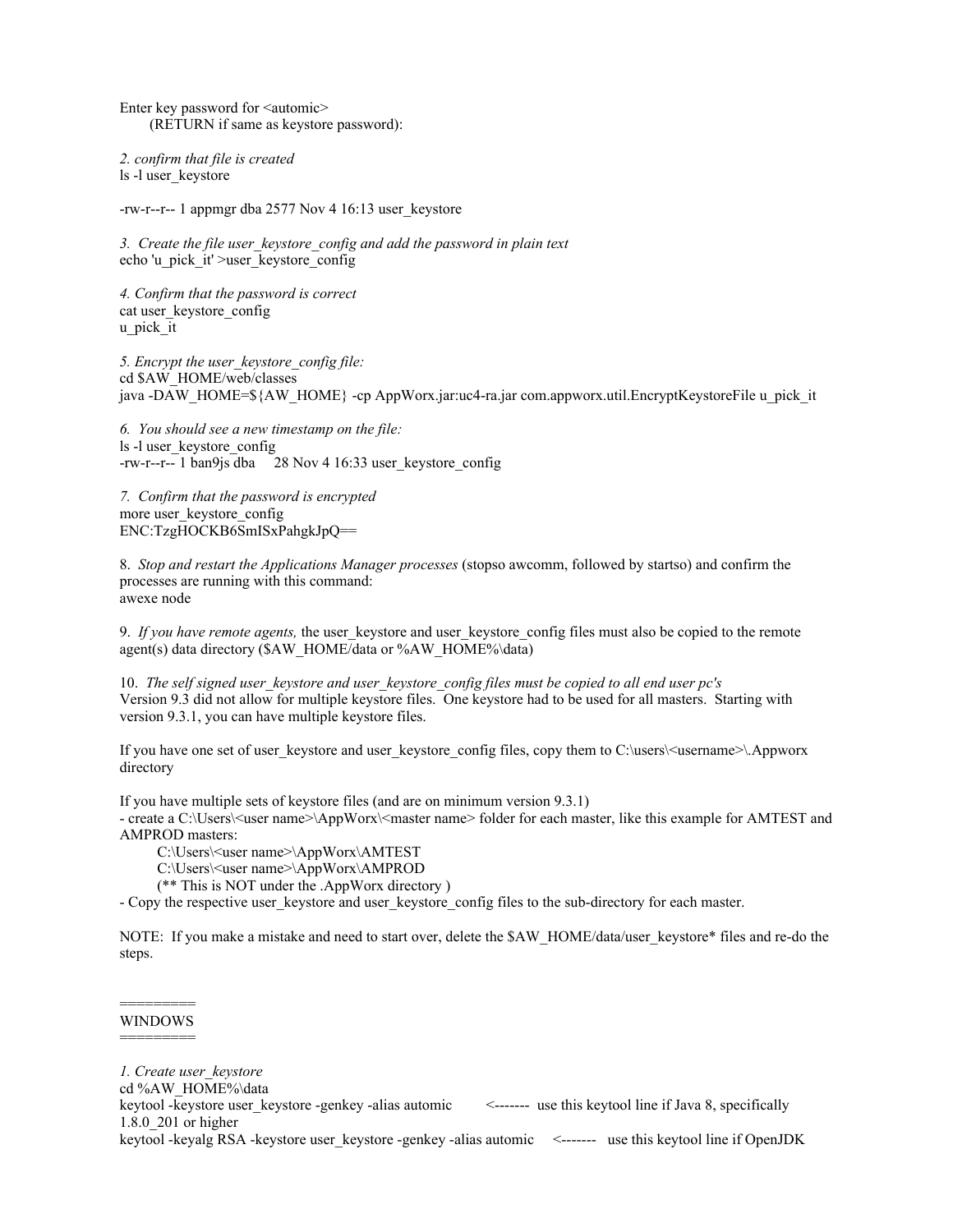11.0.2 or higher Enter keystore password: Re-enter new password: What is your first and last name? [Unknown]: Ellucian What is the name of your organizational unit? [Unknown]: Support What is the name of your organization? [Unknown]: Ellucian What is the name of your City or Locality? [Unknown]: Malvern What is the name of your State or Province? [Unknown]: PA What is the two-letter country code for this unit? [Unknown]: US Is CN=Ellucian, OU=Support, O=Ellucian, L=Malvern, ST=PA, C=US correct? [no]: yes

Enter key password for  $\leq$  automic $\geq$ (RETURN if same as keystore password):

*2. confirm that file is created* dir user\_keystore

10/25/2019 12:45 PM 2,577 user\_keystore

*3. Create the file user\_keystore\_config and put in the password in plain text* echo 'u\_pick\_it' >user\_keystore\_config

*4. Confirm that the password is correct* cat user\_keystore\_config u\_pick\_it

*5. Encrypt the user\_keystore\_config file:* cd %AW\_HOME%\web\classes java -DAW\_HOME=\${AW\_HOME} -cp AppWorx.jar;uc4-ra.jar com.appworx.util.EncryptKeystoreFile u\_pick\_it

*6. You should see a new timestamp on the file:* dir user\_keystore\_config<br> $10/25/2019$  12:50 PM 28 user\_keystore\_config

*7. Confirm that the password is encrypted* more user keystore config ENC:TzgHOCKB6SmISxPahgkJpQ==

8. Stop and restart the Applications Manager processes (stopso awcomm, followed by startso) and confirm the processes are running with this command: awexe node

9. The user keystore and user keystore config files must also be copied to the remote agent(s) data directory (\$AW\_HOME/data or %AW\_HOME%\data)

10. The self signed user keystore and user keystore config files must be copied to all end user pc's Version 9.3 did not allow for multiple keystore files. One keystore had to be used for all masters. Starting with version 9.3.1, you can have multiple keystore files.

If you have one set of user\_keystore and user\_keystore\_config files, copy them to C:\users\<username>\.Appworx directory

If you have multiple sets of keystore files (and are on 9.3.1) - create a C:\Users\<user name>\AppWorx\<master name> folder for each master, like this example for AMTEST and AMPROD masters: